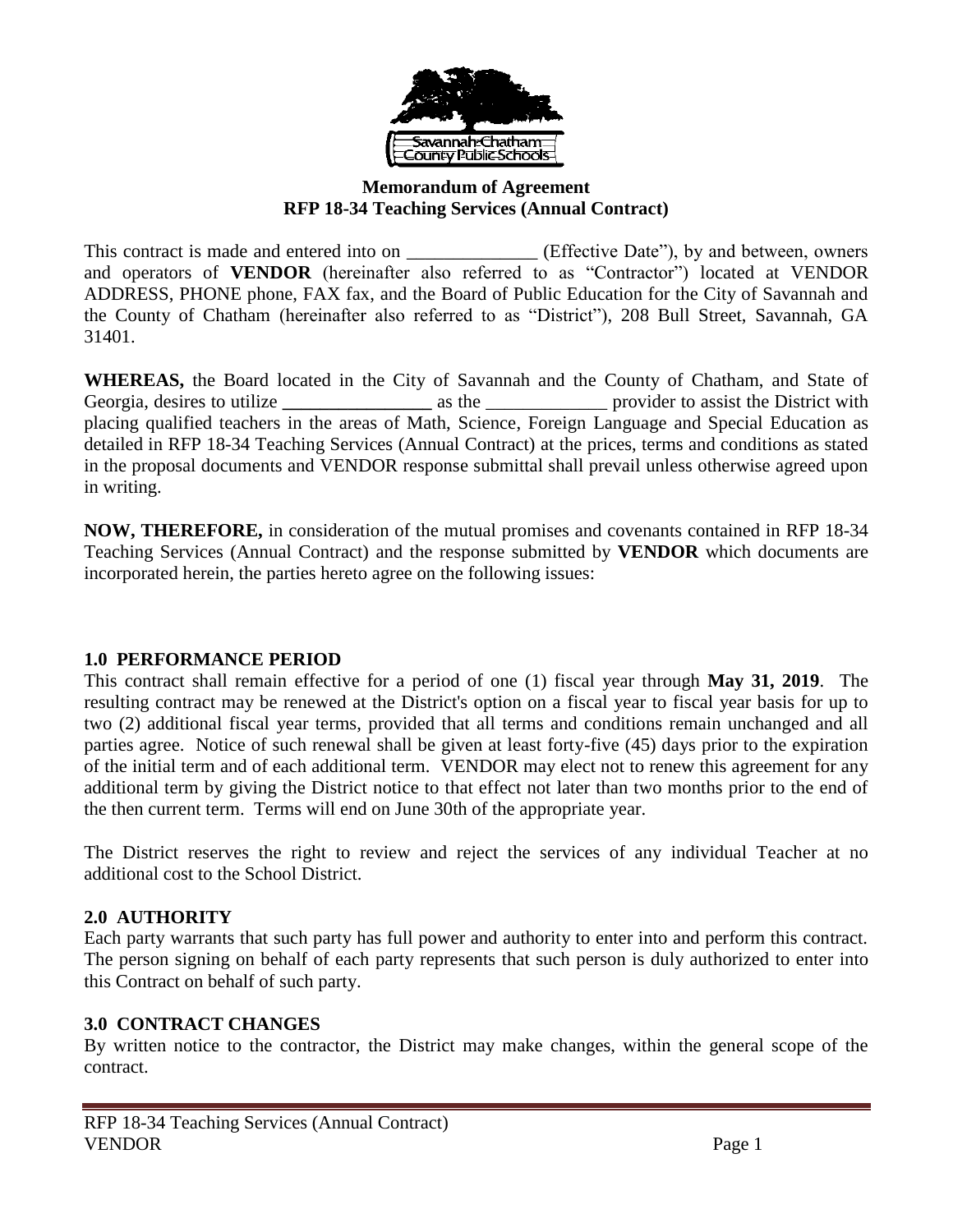# **4.0 ASSIGNMENT OF CONTRACT**

The contract shall not be assignable by the Contractor in whole or in part without the written consent of the Savannah-Chatham County Public School System.

# **5.0 INVOICES**

When submitting invoices for payment, the Contractor shall list the following items on his/her invoice. In addition, the Contractor shall mail all invoices to the address below. Payment terms are 2% 10 Net 40.

The District must be invoiced in accordance with the pricing schedule in Attachment "A"

- 1. Purchase Order Number
- 2. Project Name
- 3. Site Destination
- 4. Detailed listing of charges

All invoices should be mailed to:

Savannah-Chatham County Board of Education Attn: ACCOUNTS PAYABLE 208 Bull St., Room 119 Savannah, GA 31401

## **6.0 CONTRACTOR'S PERFORMANCE**

VENDOR shall furnish all necessary resources to provide the services required by the District. The District's Chief Human Resources Officer shall serve as the contract administrator and will decide all questions which may arise as to the quality and acceptability of any work performed under the resulting contract. If, in the opinion of the Chief Human Resources Officer, performance becomes unsatisfactory, the District shall notify the Contractor, in writing. The Contractor will have five (5) business days from that time to correct any specific instances of unsatisfactory performance. In the event the unsatisfactory performance is not corrected within the time specified, the District shall have the right to complete the work to its satisfaction and shall deduct the cost to cover from ay balances due or to become due the Contractor. Repeated unsatisfactory performance may result in termination of the contract for default.

The Contractor shall agree to save, defend, indemnify and hold harmless the District from any claims by any teachers performing work hereunder that the District is obligated to make any payment to them for salaries or benefits including sums paid or to be paid to the teacher hereunder.

The Contractor and their employees agree to comply with instructions and regulations regarding use of school facilities, conduct, and confidentiality standards issued by District staff, school officials or other Board of Education representatives and officials. This includes following the work schedule requirements: no work to be done on weekends, school holidays, or prior to 8:00 am or after 5:00 pm. The Contractor agrees to check with Employee Services prior to beginning any work with the exception of regular scheduled assignments.

If the Contractor knowingly makes a material misrepresentation in submitting information to the District, such misrepresentation will be sufficient grounds for termination.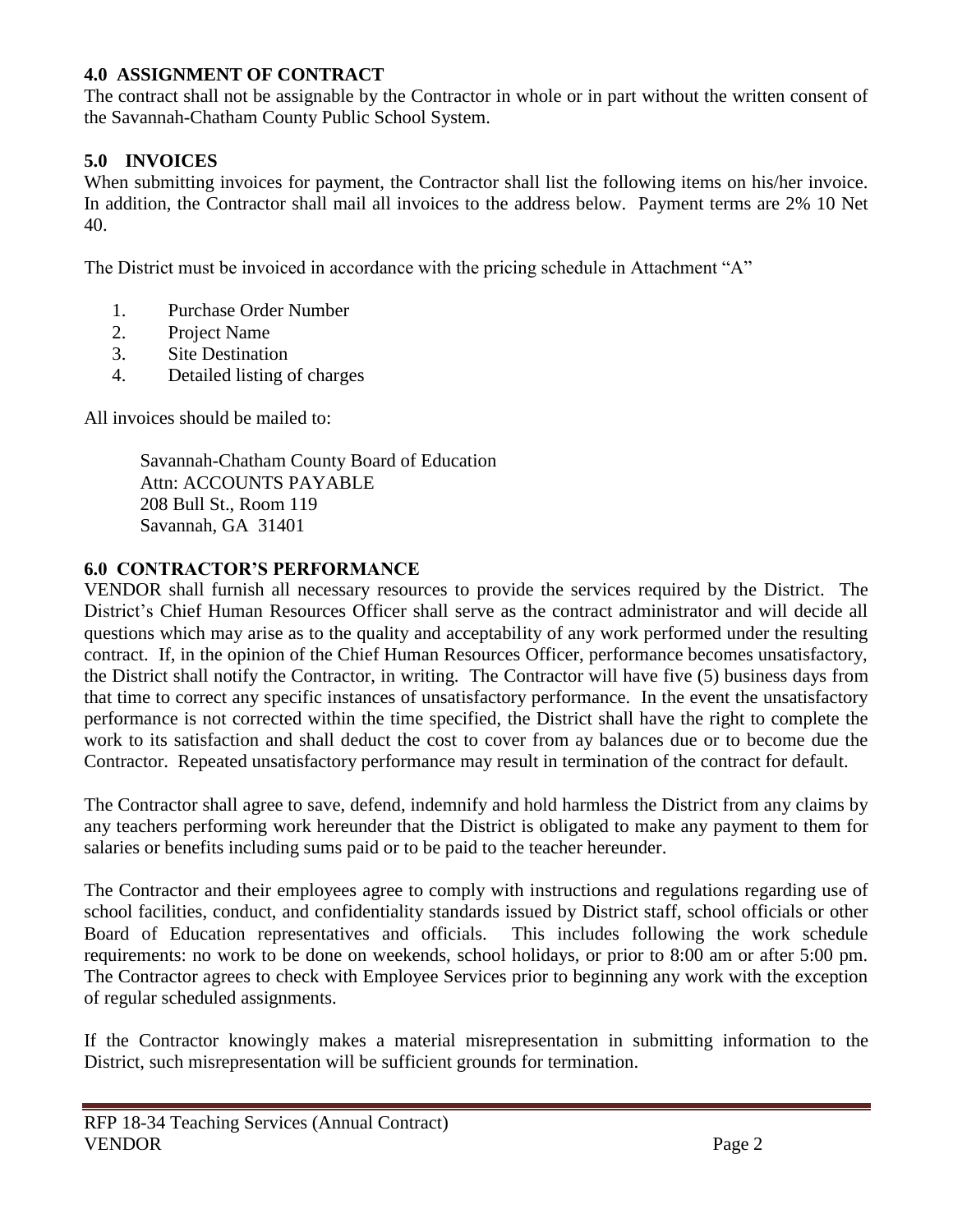## **7.0 SCOPE OF WORK**

#### **8.0 COMPENSATION**

#### **9.0 NON-COMPETE AGREEMENT**

Teachers presented for employment with the Savannah/Chatham County School System by a firm awarded a contract as a result of this solicitation must have received their initial H-1B or J1 work visa through the firm presenting them for employment. The Savannah/Chatham County School System will only allow transfer to another contracted firm with prior written permission. The circumstances and justification for transferring from one contracted firm to another contracted firm will need to be clearly outlined and the Human Resources Department will review each case individually. The decision of the Human Resources Chief Officer will be final.

#### **10.0 DRUG-FREE WORKPLACE**.

VENDOR shall provide a drug free workplace. No individual engaged in the unlawful manufacture, distribution, dispensation, possession or use of a controlled substance may be employed by the District. False certification or violation of the certification may result in sanctions including, but not limited to, suspension of contract payments, termination of the contract and debarment of contracting opportunities with the District for at least one (1) year but not more than five (5) years.

## **11.0 VERBAL AGREEMENT OR CONVERSATION**

No verbal agreement or conversation with any officer, agent, or employee of the Board, either before, during, or after the execution of this agreement, shall affect or modify any of the terms or obligations herein contained. All changes to this agreement shall be in writing and appended hereto.

## **12.0 AUDIT/RETENTION OF RECORDS**

VENDOR and its subcontractors shall maintain books and records related to performance of this Contract or subcontract and necessary to support amounts charged to the District in accordance with applicable law, terms and conditions of this Contract, and generally accepted accounting practice. VENDOR shall maintain these books and records for a minimum of three (3) years after the completion of the Contract, final payment, or completion of any Contract audit or litigation, whichever is later. All books and records shall be available for review or audit by the District, its representatives, the District's Internal Auditor, and other governmental entities with monitoring authority upon reasonable notice and during normal business hours. VENDOR agrees to cooperate fully with any such review or audit. If any audit indicates overpayment to Contractor, or subcontractor, the District shall adjust future or final payments otherwise due. If no payments are due and owing to the Contractor, or if the overpayment exceeds the amount otherwise due, the Contractor shall immediately refund all amounts which may be due to the District. Failure to maintain the books and records required by this Section shall establish a presumption in favor of the District for the recovery of any funds paid by the District under the Contract for which adequate books and records are not available to support the purported disbursement.

## **13.0 BACKGROUND CHECK**

The District may conduct criminal and driver history background checks of Contractor's officers, employees or agents who would directly supervise or physically perform the Contract requirements at District facilities. Any such officer, employee or agent deemed unsuitable by the District must be replaced immediately.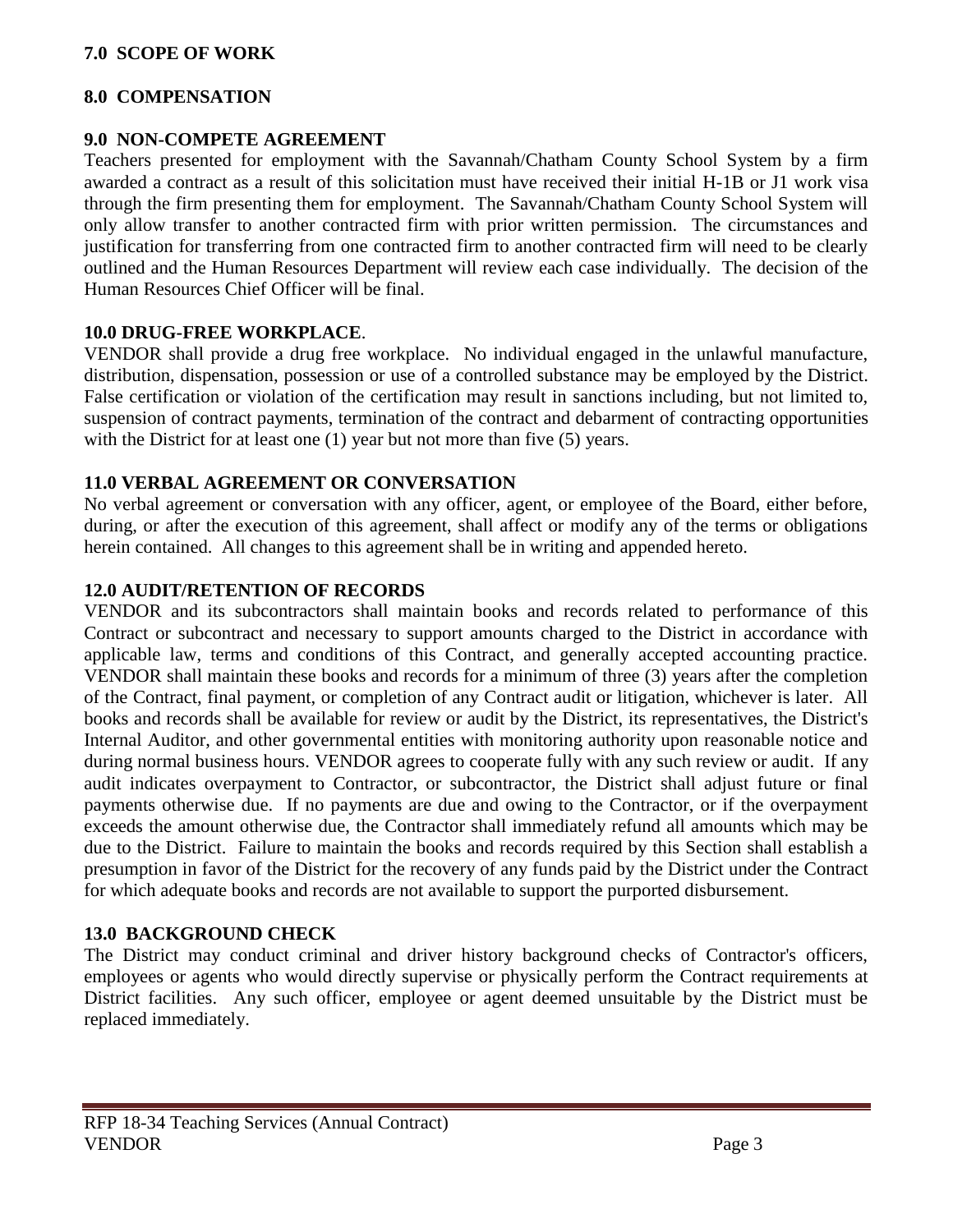# **14.0 INSURANCE REQUIREMENTS**

The Contractor shall procure, and maintain, for the duration of the contract, insurance against claims for injuries to persons or damages to property which may arise from or in connection with the performance of the work hereunder by the Contractor, his Agents, Representatives, and Employees. The cost of such insurance shall be included in the Contractors bid.

Prior to the commencement of any work, the Contractor shall obtain and furnish certificates of insurance to the District indicating the minimum lines of coverage shown below. The District, its officers and/or officials, employees and volunteers shall be named as insured under the Contractor's insurance policy for the duration of the contract term.

The policies of insurance shall be primary and written on forms acceptable to the Board and placed with insurance carriers approved and licensed by the Insurance Department in the State of Georgia and meet minimum financial A.M. Best & Company rating of no less than A:8. Further the contractor will provide copies of all insurance policies required thereunder. No changes are to be made to these specifications without prior written specific approval by the Board.

- a. *Commercial General Liability* Including but not limited to bodily injury, property damage, contractual and personal injury with limits of not less than \$100,000 combined single limit per occurrence, \$500,000 per project aggregate covering all work performed under this contract.
- b. *Automobile Liability-*Including but not limited to bodily injury and property damage to all vehicles owned, leased, hired, and non-owned with a limit of not less than \$1,000,000 combined single limit covering all work performed under this contract.
- c. Limits may be satisfied by combining an Umbrella form and Automobile Liability form for a combined total limit of \$1,000,000. Contractor will submit a Certificate of Insurance and provide Liability/Collision coverage for all drivers who will transport vehicles to and from District property.
- d. *Worker's Compensation Insurance-* Statutory limits in accordance with O.C.G.A.34-9-120 et. seq..
- e. *Umbrella Liability-* Limits of not less than \$1,000,000 per occurrence covering all work performed under this contract.

Contractor shall provide Certificate of Insurance with the Board named as additional insured and certificate holder. Failure to provide and maintain insurance coverage during the life of the contract will be grounds for termination of the contract.

# **15.0 INDEMNIFICATION**

The Contractor hereby agrees to indemnify and hold harmless the Board of Education for the City of Savannah and the County of Chatham (the "Board"), the Savannah-Chatham County Public School District, and all of their respective board members, officers, and employees (hereinafter collectively referred to as the "Indemnitees") from and against any and all claims, demands, liabilities, losses, costs or expenses, including attorneys' fees, made by a third party or parties, for any loss due to bodily injury (including death), personal injury, and property damage to the extent arising out of or resulting from the performance of any contract awarded as a result of this solicitation or any act or omission on the part of the Contractor, its agents, employees or others working at the direction of the Contractor or on its behalf, or due to any breach of this Contract by the Contractor, or due to the application or violation of any pertinent Federal, State or local law, rule or regulation.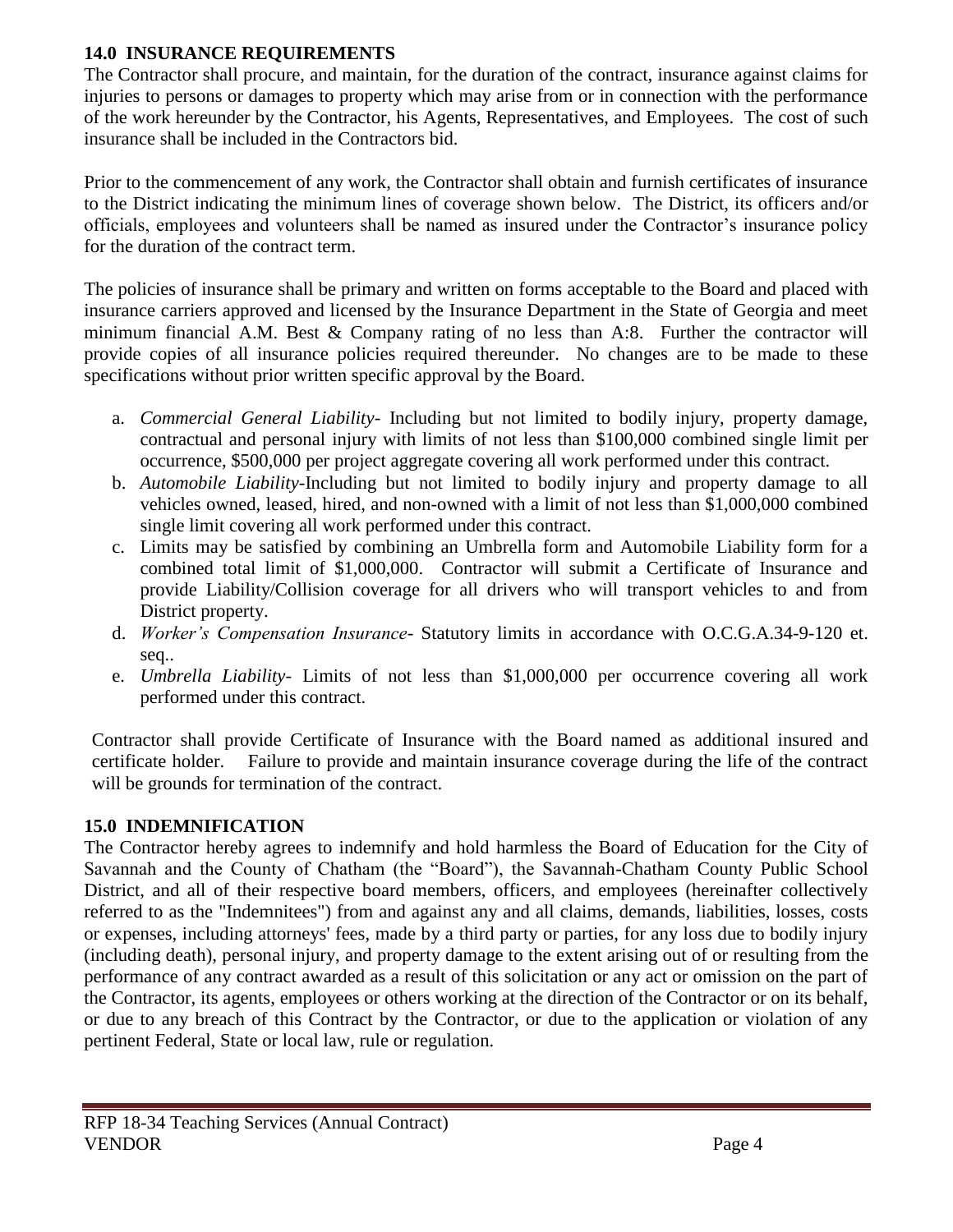This indemnification extends to the successors and assigns of the Contractor. This indemnification obligation will survive the termination of the contract with the Contractor and the dissolution or, to the extent allowed by law, the bankruptcy of the Contractor. The parties do not intend for this indemnification provision to extend to claims for loses or injuries or damages caused solely by the negligence of the Indemnitees.

This indemnification does not extend beyond the scope of this contract awarded to the Contractor and the work undertaken thereunder. Nor does this indemnification extend to claims for loses or injuries or damages incurred due to the sole negligence of the Indemnitees.

This indemnification does not extend to claims for loses or injuries or damages incurred by the Indemnitees due to any negligent act, error, or omission of a design professional in the performance of professional services that fails to meet the applicable professional standard of care, skill and ability as employed by others in their profession.

**Suits or Claims for Infringement**. Contractor shall indemnify and hold the Indemnitees harmless from any suits or claims of infringement of any patent rights or copyrights arising out of any patented or copyrighted materials, methods, or systems used by the Contractor.

## **16.0 COMPLIANCE WITH LAWS**

Contractor will, at its own expense, obtain all necessary permits, give all notices, pay all license fees and taxes, and sales taxes, and to comply with all applicable local, State and Federal Laws, ordinances, rules and regulations.

Contractor shall agree that in the performance of the contract that he/she will comply with all laws, regulations, rules and policies which may apply to public education in general and the operation of the Savannah-Chatham County Public School System in particular, such as regulations issued by the Georgia Department of Education.

## **17.0 FISCAL FUNDING**

Notwithstanding any other provisions of this agreement, the parties hereto agree that the charges hereunder are payable to VENDOR by the District solely from appropriations received by the Savannah-Chatham County Public School System. In the event such appropriations are determined by the Chief Financial Officer/Comptroller of the District to no longer exist or to be insufficient with respect to the charges payable hereunder, this agreement shall terminate without further obligation of the District at the end of any fiscal period (hereafter to as "Event"). In such Event, the Purchasing Director of SCCPSS shall certify to VENDOR the occurrence thereof.

## **18.0 OWNER'S RIGHTS TO TERMINATE FOR CAUSE/DEFAULT**

In case of failure to deliver goods or supply services in accordance with the contract's terms and conditions, the District, after due oral or written notice, may procure them from other sources and hold VENDOR responsible for any resulting additional purchase and administrative costs.

This remedy shall be in addition to any other remedies which the District may have. Specifically, if, through any cause, VENDOR shall fail to fulfill in a timely and proper manner their obligations under this contract, or if VENDOR violates any of the covenants, agreements, or stipulations of this contract, the District shall thereupon have the right to terminate, specifying the effective date thereof, at least five (5) days before the effective date of such termination.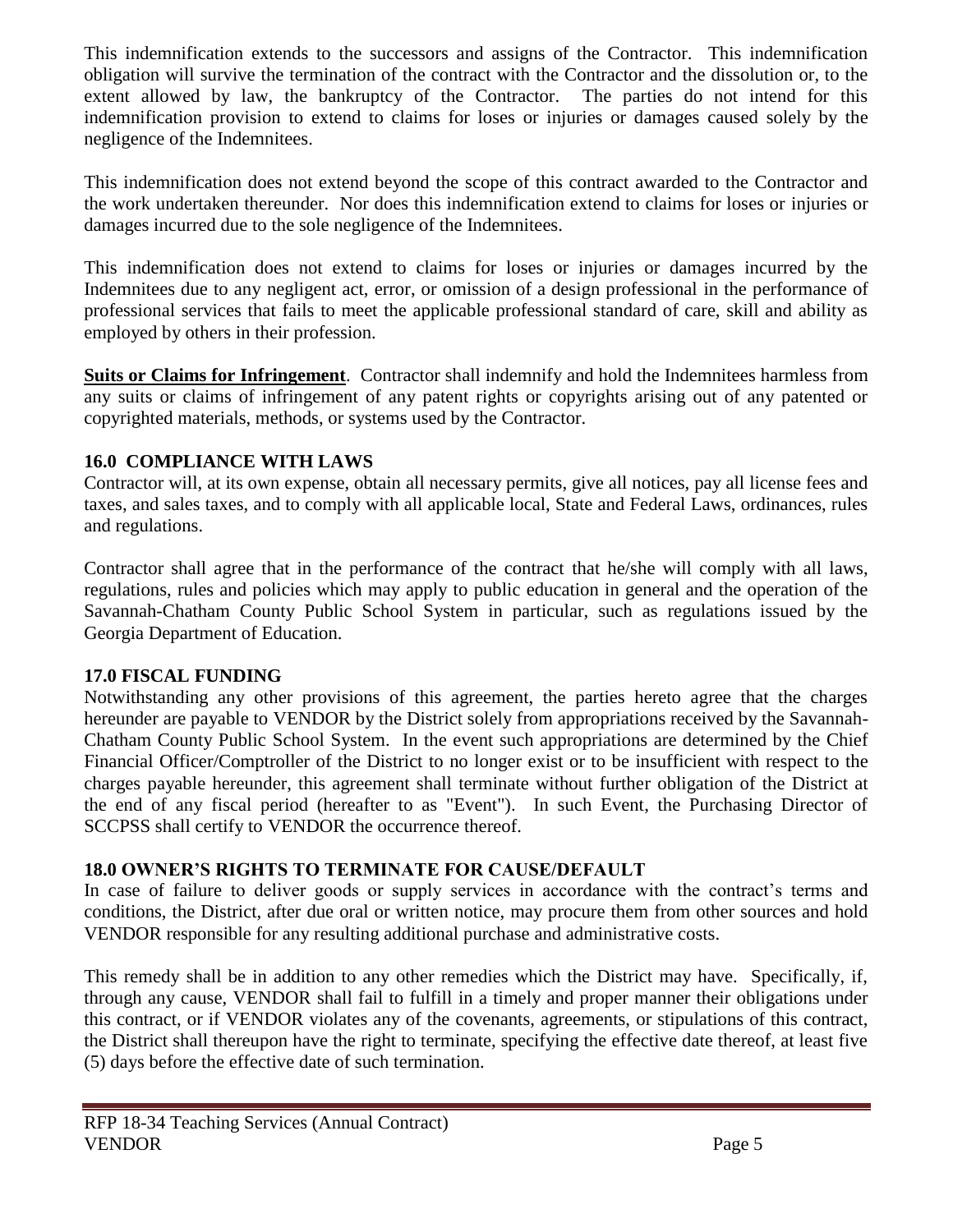Notwithstanding the above, VENDOR shall not be relieved of liability to the District for damages sustained by the District by virtue of any breach of contract by the successful bidder. The District may withhold any payments to the successful proposer for the purpose of set off until such time as the exact amount of damages due to the District from the vendor is determined.

## **19.0 OWNER'S RIGHTS TO TERMINATE FOR CONVENIENCE**

The District reserves the right to cancel and terminate any resulting contract, in part or in whole, without penalty, whenever the Director of Purchasing determines that such a termination is in the best interest of the District. Any Notice of Termination shall be issued in writing to VENDOR at least ten (10) working days prior to the termination date.

After receipt of a notice of termination, VENDOR must stop all work or deliveries under the purchase order/contract on the date and to the extent specified; however, any contract termination notice shall not relieve VENDOR of the obligation to deliver and/or perform on all outstanding orders issued prior to the effective date of termination. An equitable adjustment in the contract price shall be made for completed service but no amount shall be allowed for anticipated profit on unperformed service.

## **20.0 CONTROLLING LAW AND VENUE**

The contract shall be construed under the laws of the State of Georgia, and venue arising out of this agreement is in Chatham County, Georgia, regardless of the place of execution or performance.

## **21.0 E-VERIFY REGISTRATION REQUIREMENTS AND INFORMATION**

Vendors are required to complete the Contractor Affidavit Form verifying its compliance with Georgia state law. The State law requires that every public employer and every private employer that contracts for the physical performance of services for all contracts with a county must be registered with and use the E-Verify program.

Physical performance of services means any performance of labor or services for a public employer using a bidding process or by contract wherein the labor or services exceed \$2,499.00; provided, however and an individual who is licensed pursuant to Title 26 or Title 43 or by the State Bar of Georgia and is in good standing when such contract is for services to be rendered by such individual.

Please note that all E-Verify numbers must be four-six digit numbers. All forms must be notarized and all affidavits are subject to open records.

This contract is written to clarify key issues related to the award of RFP 18-34. This contract does not supersede or rescind the provisions set forth in RFP 18-34 Teaching Services (Annual Contract) for the District.

**IN WITNESS WHEREOF,** the parties have subscribed their names below.

VENDOR BOARD OF PUBLIC EDUCATION FOR THE CITY OF SAVANNAH AND THE COUNTY OF CHATHAM

Authorized Individual Larry O. Jackson Date Signed \_\_\_\_\_\_\_\_\_\_\_\_\_\_\_\_\_\_ Date Signed \_\_\_\_\_\_\_\_\_\_\_\_\_\_\_\_

\_\_\_\_\_\_\_\_\_\_\_\_\_\_\_\_\_\_\_\_\_\_\_\_\_\_\_\_ \_\_\_\_\_\_\_\_\_\_\_\_\_\_\_\_\_\_\_\_\_\_\_\_\_\_ Title Chief Financial Officer